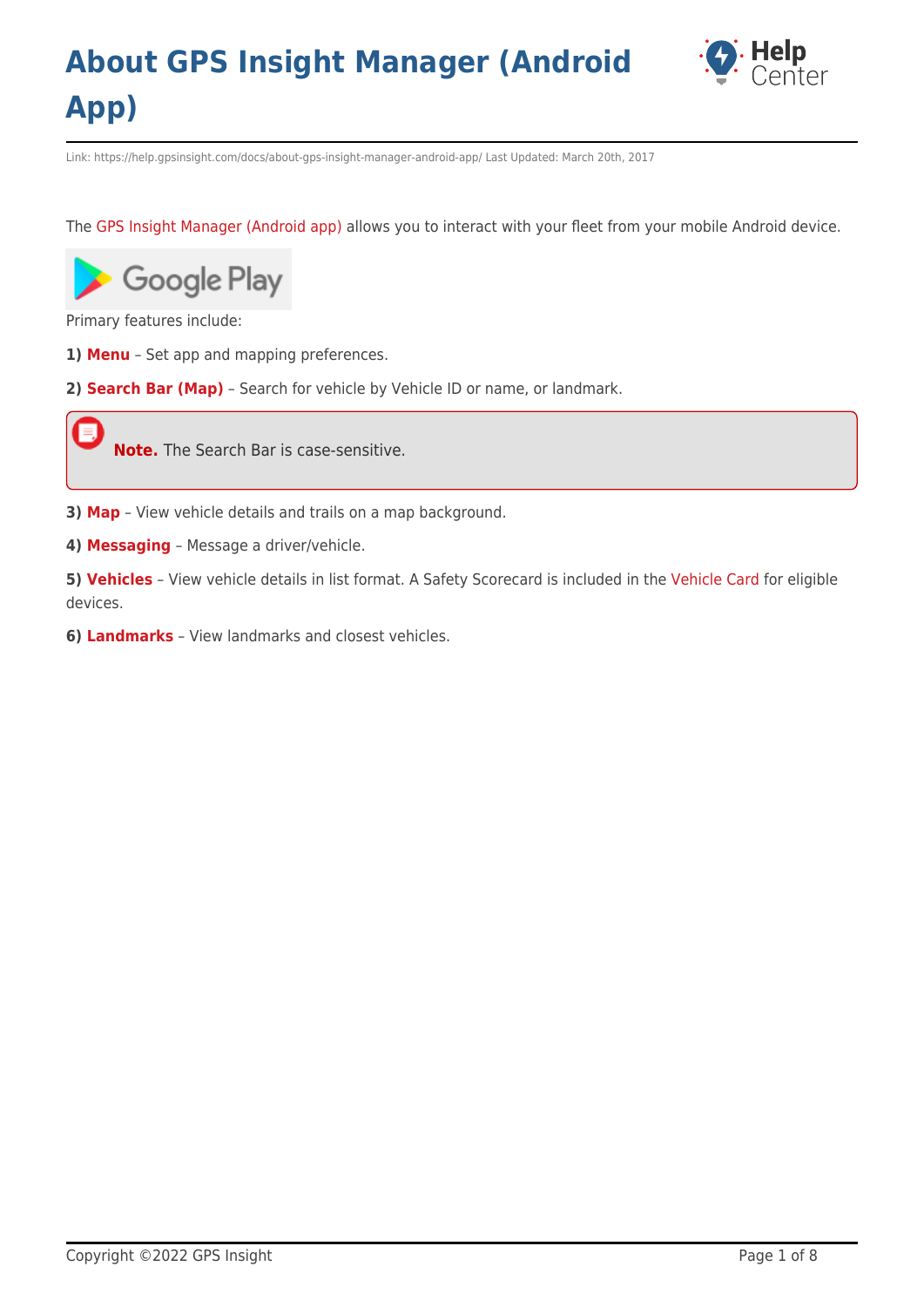

Link: https://help.gpsinsight.com/docs/about-gps-insight-manager-android-app/ Last Updated: March 20th, 2017



#### **Logging Into the App**

The data in your GPS Insight Manager app is only accessible to users with a valid login (username and password combination). Your user profile determines your basic contact information, the vehicles and groups you see. You can use the same user credentials that you use to log into the web version of the GPS portal. Additionally, Fleet Managers or Administrators can require app users to reset their password upon login from the Portal.

#### **To Reset Your Password or Obtain Your Username:**

1. If you do not know your username and/or password, contact your GPS administrator, or request a password reset from the login page by tapping **Forgot Your Password?**.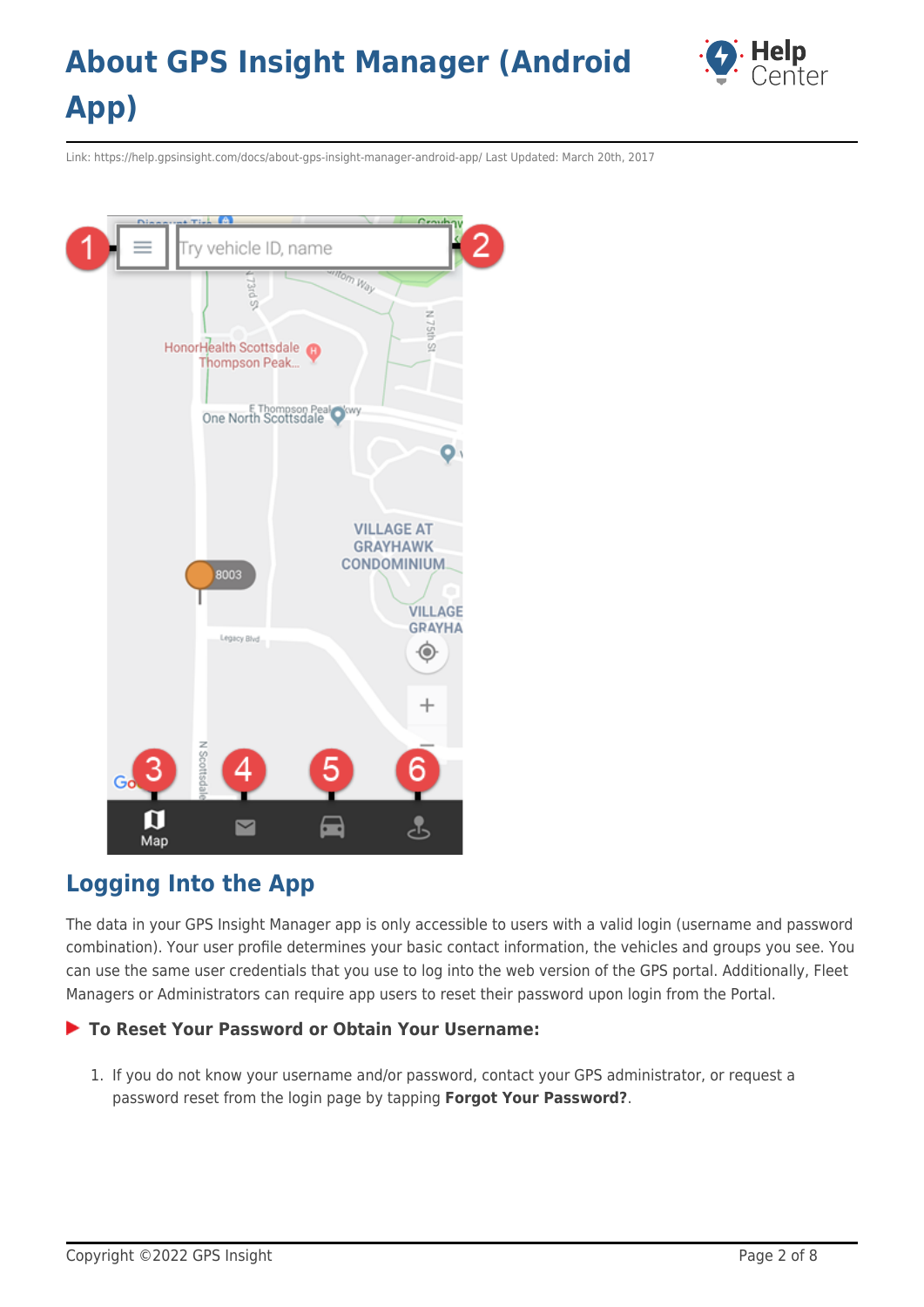

Link: https://help.gpsinsight.com/docs/about-gps-insight-manager-android-app/ Last Updated: March 20th, 2017

| <b>GPSINSIGHT</b><br>Login |       |                       |  |
|----------------------------|-------|-----------------------|--|
| Password                   |       |                       |  |
|                            |       | Forgot your password? |  |
|                            | Login |                       |  |
|                            |       |                       |  |
|                            |       |                       |  |

2. Enter in your username or email address and tap **Send Code**.

A verification code is sent to your email address or the email address connected to your username. This email also contains your username.

3. Once you have received the code, enter the verification code and tap Verify.

**Note.** If you did not receive a code, tap **Send Again** or **Return to Login** to begin the password reset process again.

4. Enter your new password in the New Password field and again in the Verify Password field, then tap **Update**.

**Note.** The password policy/parameters specific to your organization is displayed, you will not be able to tap **Update** until your new password meets the password parameters.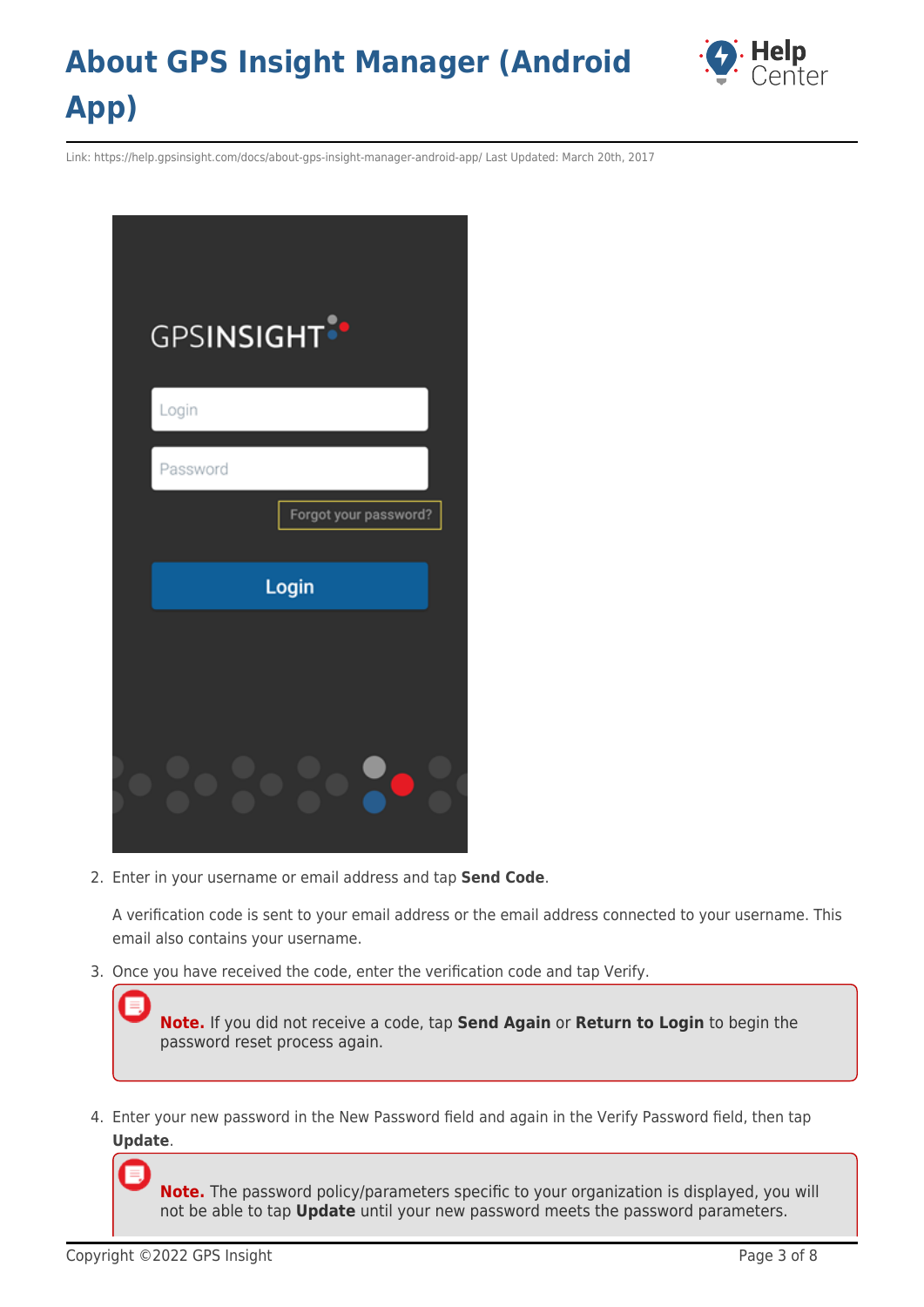

Link: https://help.gpsinsight.com/docs/about-gps-insight-manager-android-app/ Last Updated: March 20th, 2017

| Password reset for:<br>Create a new password below.                                                            |  |
|----------------------------------------------------------------------------------------------------------------|--|
| Password policy:<br>6-60 length - uppercase & lowercase letters,<br>numbers, some special characters (!@\$#-_) |  |
|                                                                                                                |  |
|                                                                                                                |  |
|                                                                                                                |  |
| Update                                                                                                         |  |

You are brought back to the login screen, which displays a message that your password reset is complete.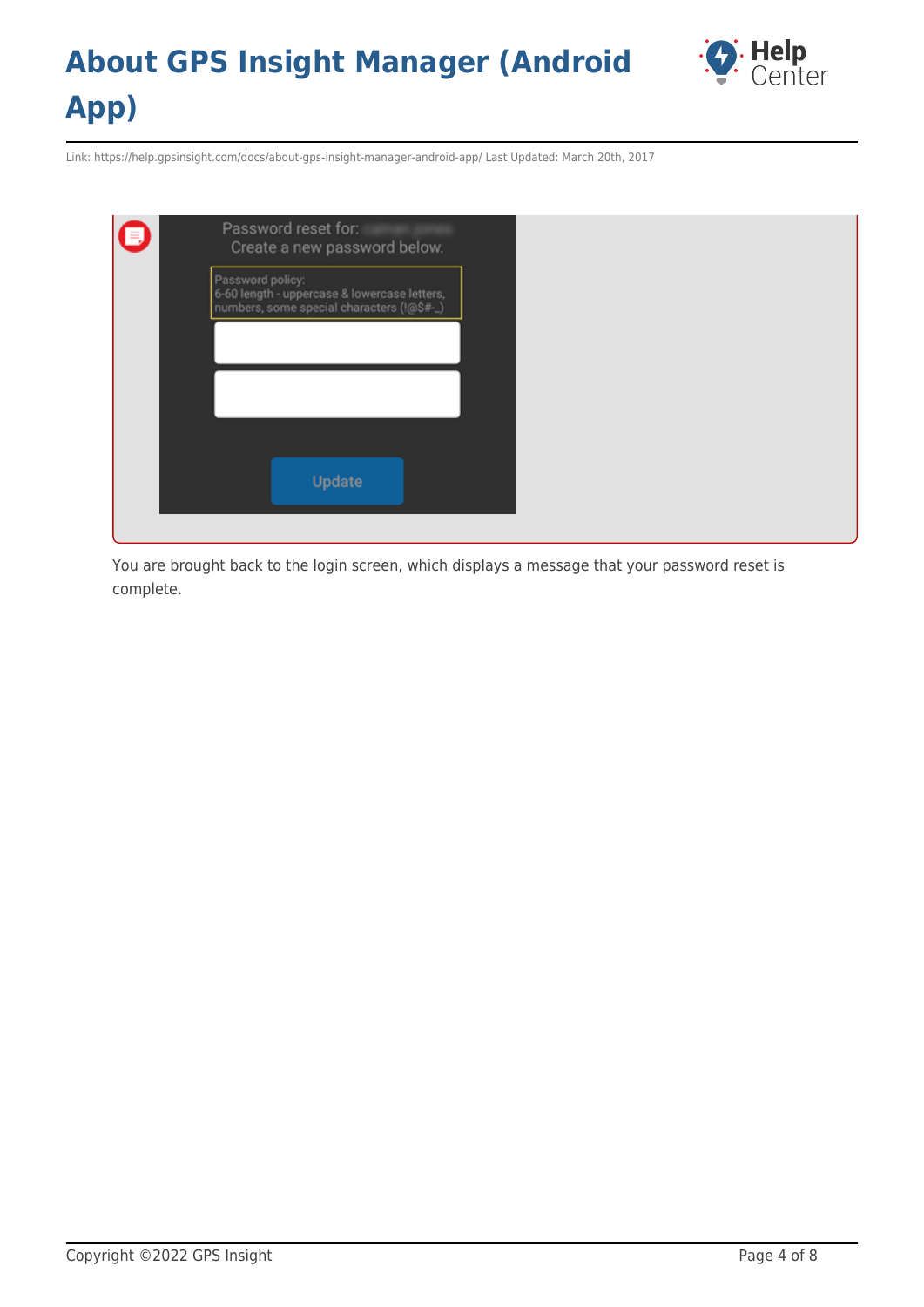

Link: https://help.gpsinsight.com/docs/about-gps-insight-manager-android-app/ Last Updated: March 20th, 2017



5. Enter your username and password, and tap **Sign In**.

**Note.** You can also request a password reset from the web version of the [portal via the login page](#page--1-0).

#### **To Require User Password Reset from the Portal (for Managers and/or Administrators):**

If you are an Administrator and/or a Manager with Admin permissions, you may use the Manager Users and Groups page in the Portal to require one or more GPS Insight Manager App users to reset their passwords upon login to the GPS Insight Manager App. Additionally, Fleet Managers or Administrators can require app users to reset their password upon login from the Portal.

1. From the Portal, click **Account**, and click **Manage Users**.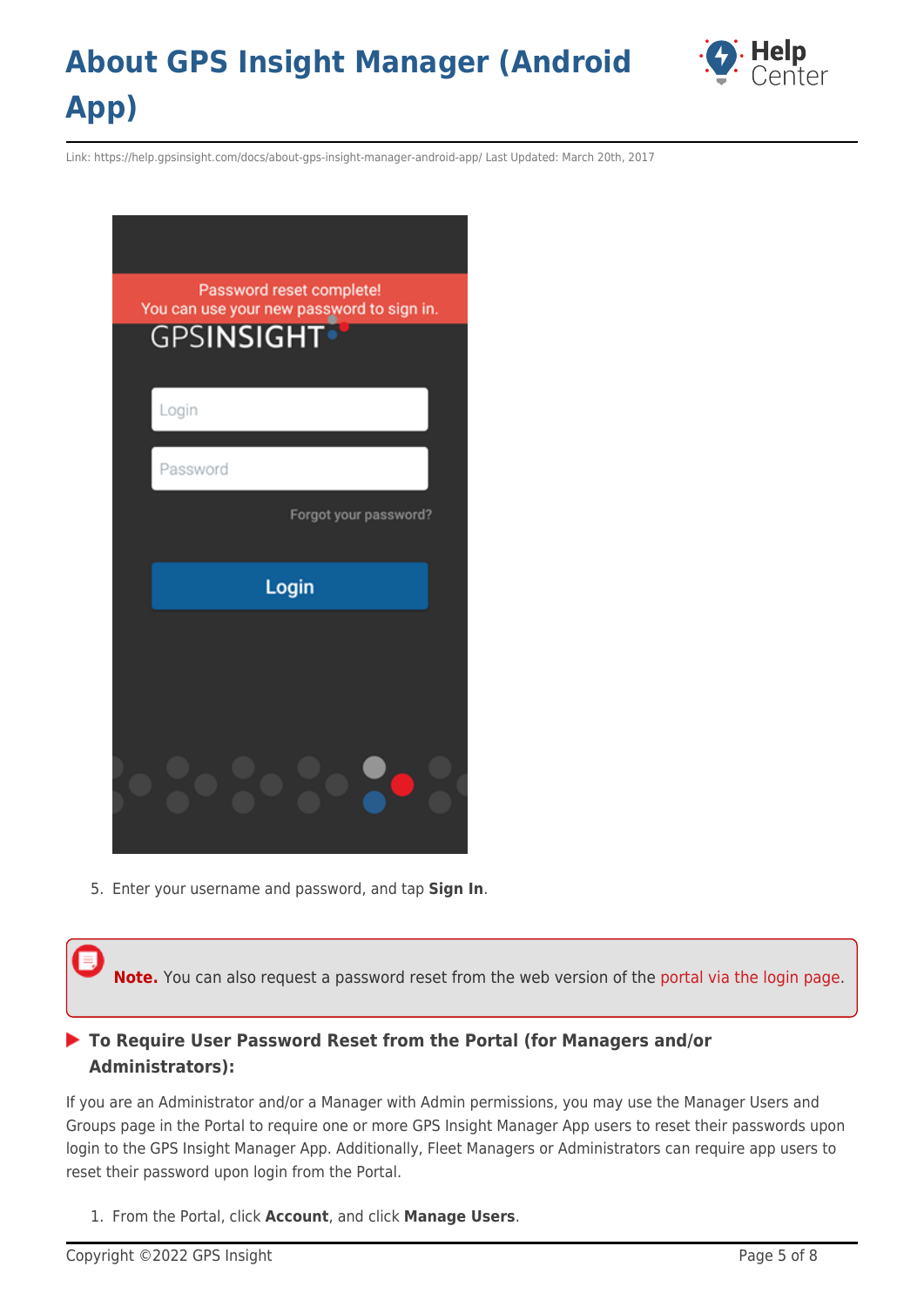

Link: https://help.gpsinsight.com/docs/about-gps-insight-manager-android-app/ Last Updated: March 20th, 2017

2. Click **Open**.

| OO                         |                                   |            |                                                                      |
|----------------------------|-----------------------------------|------------|----------------------------------------------------------------------|
| ore O                      | Account o                         | <b>HOS</b> | Map                                                                  |
| <b>O</b> Admin<br>Password | Multi-Factor Authentication       |            | <b>Manage Users</b><br>Manage users and assign vehicle group access. |
| <b>Manage Users</b>        |                                   |            | <b>Open</b>                                                          |
|                            | Manage Drivers<br>Manage Vehicles |            | <b>Additional Options</b><br>Undata contact info for vobiale alarta  |

The Manager User and Groups page appears.

3. From the User List, click on the Edit icon  $(\nearrow)$  for the applicable user.

| <b>&amp; User List</b> |       |                  |                      |                                                                                          |                                                  |                  |                | c                                                            |
|------------------------|-------|------------------|----------------------|------------------------------------------------------------------------------------------|--------------------------------------------------|------------------|----------------|--------------------------------------------------------------|
|                        |       |                  |                      | All active users on your account. WARNING: Changes are not synchronized to Classic View. |                                                  |                  |                | $T$ filter                                                   |
|                        |       |                  | Nodes: - ALL NODES - | Show Deleted: Search:                                                                    |                                                  |                  | * for wildcard | filter                                                       |
| Page: 1 2 3 4 5 6      |       |                  |                      |                                                                                          |                                                  |                  |                | Show All 160:                                                |
| <b>Username</b>        | First | <b>Last Name</b> | <b>Time</b>          | Email                                                                                    | <b>Vehicles</b>                                  | <b>Hierarchy</b> | <b>Drivers</b> |                                                              |
| a.                     |       |                  | US/Arizona a         | @gpsinsight.com                                                                          | $\overline{AB}$ 3 grp $\overline{O}$             | ALL              |                | $*3$ grp $^{\circ}$ $\rightarrow$ $*$ $\equiv$ $\uparrow$    |
| afernandez             |       |                  | US/Arizona a         | fernandez@gpsinsight.com                                                                 | $\bigoplus$ 11 grp $\bigodot$ $\bigoplus$ 0 node |                  |                | $*2grp$ $\rightarrow$                                        |
| agoldman               |       |                  | US/Arizona a         | goldman@gpsinsight.com                                                                   | $42$ grp <sup>0</sup> $\frac{1}{44}$ ALL         |                  |                | <b>ቁ1grp<sup>0</sup> / 出る四自</b>                              |
| ahenao                 |       |                  | US/Arizona a         | henao@gpsinsight.com                                                                     | $2$ grp <sup>O</sup>                             | ALL              |                | $*$ Ogrp $\nearrow$ $\triangle$ $*$ $\boxtimes$ $\hat{\Box}$ |

The Edit window appears for the user.

4. Click the checkbox next to Force Password Reset, and click **Save Changes**.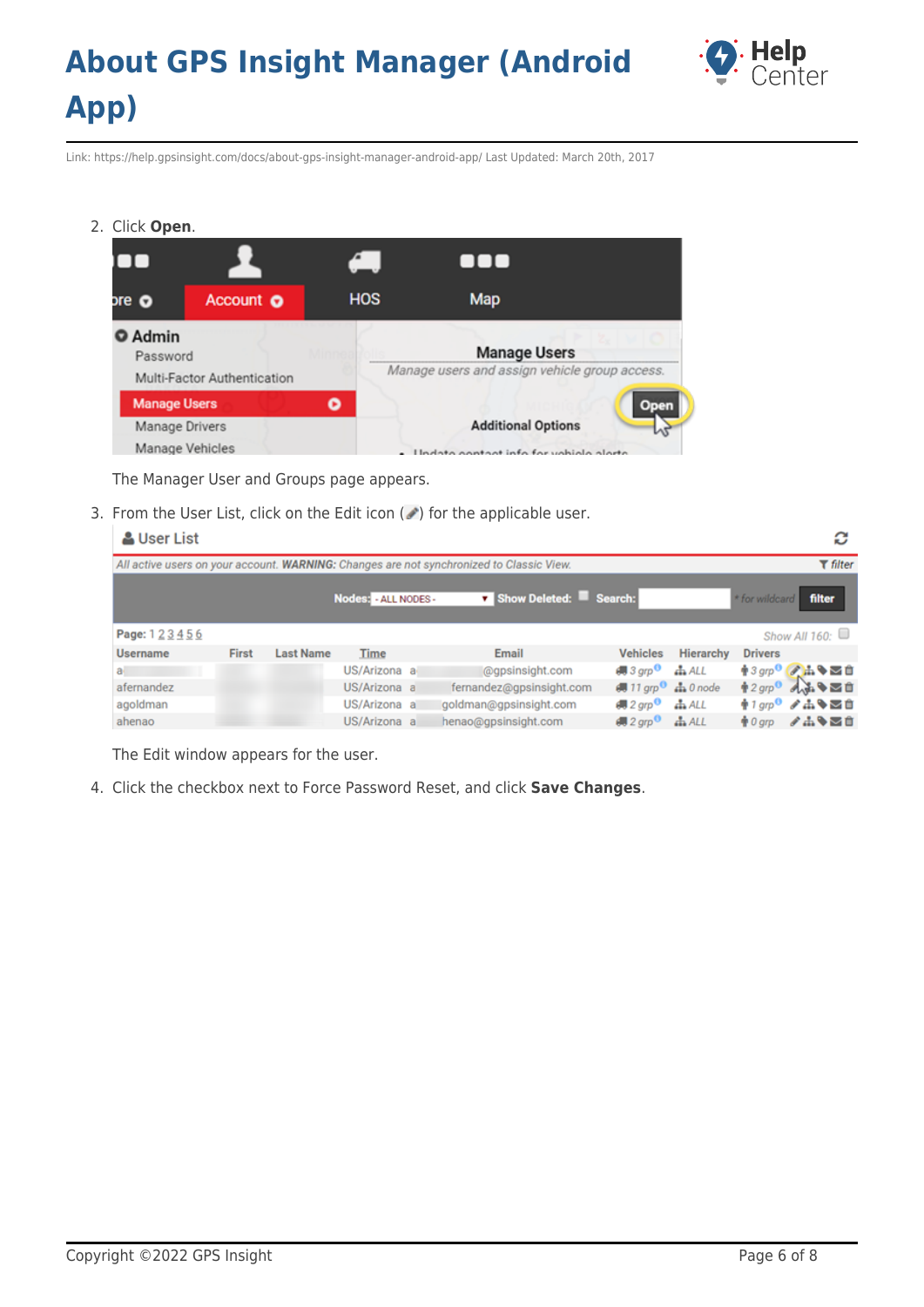

Link: https://help.gpsinsight.com/docs/about-gps-insight-manager-android-app/ Last Updated: March 20th, 2017

| Edit a                                     |                                             |
|--------------------------------------------|---------------------------------------------|
|                                            |                                             |
| Edit User: a                               |                                             |
| Edit detailed information about this user. |                                             |
| <b>First Name</b>                          | A                                           |
| <b>Last Name</b>                           |                                             |
| <b>Email Address</b>                       | gabardy@gpsinsight<br>a                     |
| <b>Phone Number</b>                        |                                             |
| <b>Address</b>                             |                                             |
| City                                       | Scottsdale                                  |
| State/Zip                                  | 85258<br>  AZ<br>▼ │                        |
| Country                                    | <b>United States</b><br>▼                   |
| Timezone                                   | US/Arizona                                  |
|                                            | Send Welcome Email                          |
|                                            | Force Password Reset                        |
|                                            | <b>Force Password Expiration</b>            |
|                                            | <b>Save Changes</b>                         |
|                                            | gabardy'. close<br>Edit user details for 'a |

The Save User Information page appears confirming that you have required a password reset for the user.



5. Click **close**.

The username for the user you have required a password reset for is now displayed in red with a lock icon  $\left( \frac{\bullet}{\bullet} \right)$ , indicating that a password reset requirement exists for the user.

**Note.** If you would like to delete the required password reset for a user, click on the user's username from the User List and then click **Yes, Delete It** on the Delete Password Token window that appears.